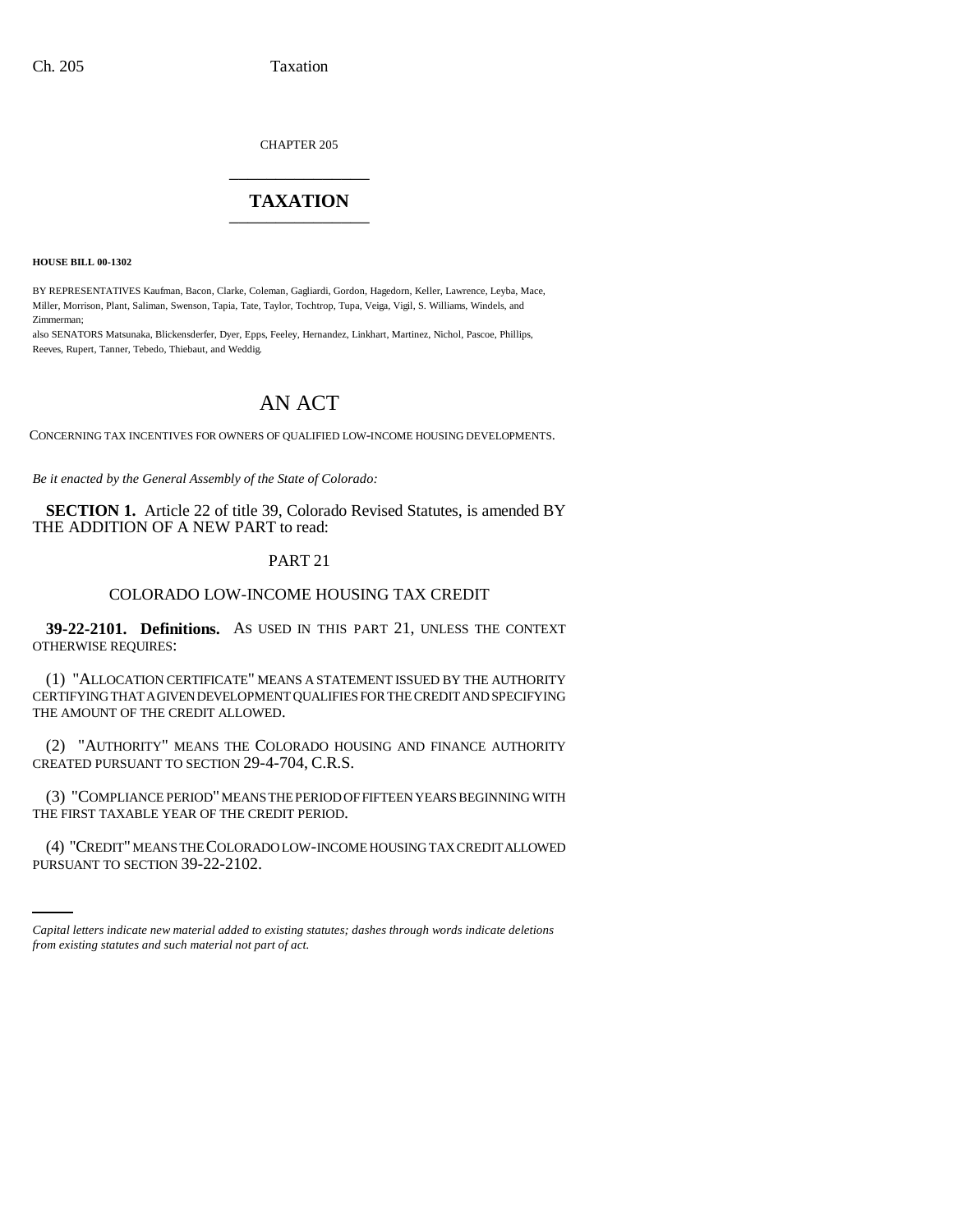(5) "CREDIT PERIOD" MEANS THE PERIOD OF FOUR TAXABLE YEARS BEGINNING WITH THE TAXABLE YEAR IN WHICH A QUALIFIED DEVELOPMENT IS PLACED IN SERVICE. IF A QUALIFIED DEVELOPMENT IS COMPRISED OF MORE THAN ONE BUILDING, THE DEVELOPMENT SHALL BE DEEMED TO BE PLACED IN SERVICE IN THE TAXABLE YEAR DURING WHICH THE LAST BUILDING OF THE QUALIFIED DEVELOPMENT IS PLACED IN SERVICE.

(6) "DEPARTMENT" MEANS THE COLORADO DEPARTMENT OF REVENUE.

(7) "FEDERAL TAX CREDIT" MEANS THE FEDERAL LOW-INCOME HOUSING TAX CREDIT PROVIDED BY SECTION 42 OF THE INTERNAL REVENUE CODE, BUT EXCLUDING THE CREDIT REFERRED TO IN SECTION 42 (h) (4) OF THE INTERNAL REVENUE CODE.

(8) "QUALIFIED ALLOCATION PLAN" MEANS THE QUALIFIED ALLOCATION PLAN ADOPTED BY THE AUTHORITY PURSUANT TO SECTION 42 (m) OF THE INTERNAL REVENUE CODE.

(9) "QUALIFIED BASIS" MEANS THE QUALIFIED BASIS OF THE DEVELOPMENT AS DETERMINED PURSUANT TO SECTION 42 OF THE INTERNAL REVENUE CODE.

(10) "QUALIFIED DEVELOPMENT" MEANS A "QUALIFIED LOW-INCOME HOUSING PROJECT", AS THAT TERM IS DEFINED IN SECTION 42 OF THE INTERNAL REVENUE CODE, THAT IS LOCATED IN COLORADO AND IS DETERMINED BY THE AUTHORITY TO BE ELIGIBLE FOR A FEDERAL TAX CREDIT WHETHER OR NOT A FEDERAL TAX CREDIT IS ALLOCATED WITH RESPECT TO SAID DEVELOPMENT.

(11) "QUALIFIED TAXPAYER" MEANS AN INDIVIDUAL, A PERSON, FIRM, CORPORATION, OR OTHER ENTITY THAT OWNS AN INTEREST IN A QUALIFIED DEVELOPMENT AND IS SUBJECT TO THE TAXES IMPOSED BY THIS ARTICLE.

**39-22-2102. Credit against tax - low-income housing developments.** (1) FOR INCOME TAX YEARS DURING THE CREDIT PERIOD, THERE SHALL BE ALLOWED TO ANY QUALIFIED TAXPAYER A CREDIT WITH RESPECT TO THE INCOME TAXES IMPOSED BY THIS ARTICLE IN THE AMOUNT DETERMINED BY THE AUTHORITY PURSUANT TO THIS PART 21.

(2) THE AUTHORITY MAY ALLOCATE A CREDIT TO AN OWNER OF A QUALIFIED DEVELOPMENT BY ISSUING TO THE OWNER AN ALLOCATION CERTIFICATE. THE AUTHORITY MAY DETERMINE THE TIME AT WHICH SUCH ALLOCATION CERTIFICATE IS ISSUED. THE CREDIT SHALL BE IN AN AMOUNT DETERMINED BY THE AUTHORITY, SUBJECT TO THE FOLLOWING GUIDELINES:

(a) THE CREDIT SHALL BE NECESSARY FOR THE FINANCIAL FEASIBILITY OF SUCH DEVELOPMENT;

(b) IN NO EVENT SHALL A CREDIT EXCEED THIRTY PERCENT OF THE QUALIFIED BASIS OF THE QUALIFIED DEVELOPMENT;

(c) ALL ALLOCATIONS SHALL BE MADE PURSUANT TO THE QUALIFIED ALLOCATION PLAN; AND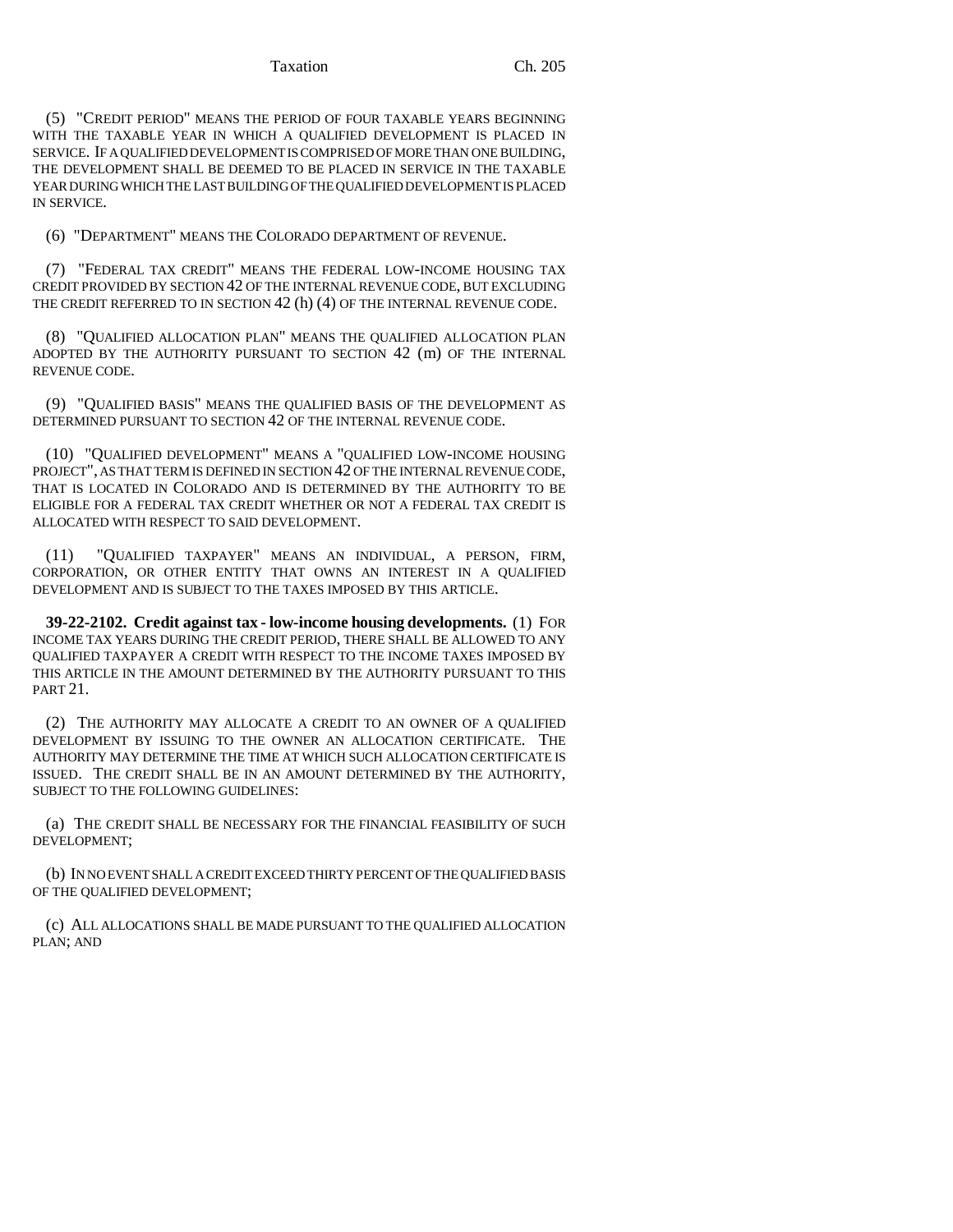(d) THE AGGREGATE SUM OF CREDITS ALLOCATED ANNUALLY SHALL NOT EXCEED THE LIMITS SET FORTH IN SUBSECTION (7) OF THIS SECTION.

(3) IF AN OWNER OF A QUALIFIED DEVELOPMENT RECEIVING AN ALLOCATION OF A CREDIT IS A PARTNERSHIP, LIMITED LIABILITY COMPANY,S CORPORATION, OR SIMILAR PASS-THROUGH ENTITY, THE OWNER MAY ALLOCATE THE CREDIT AMONG ITS PARTNERS, SHAREHOLDERS, MEMBERS, OR OTHER CONSTITUENT TAXPAYERS IN ANY MANNER AGREED TO BY SUCH PERSONS. THE OWNER SHALL CERTIFY TO THE DEPARTMENT THE AMOUNT OF CREDIT ALLOCATED TO EACH CONSTITUENT TAXPAYER. EACH CONSTITUENT TAXPAYER SHALL BE ALLOWED TO CLAIM SUCH AMOUNT SUBJECT TO ANY RESTRICTIONS SET FORTH IN THIS PART 21.

(4) NO CREDIT SHALL BE ALLOCATED PURSUANT TO THIS PART 21 UNLESS THE QUALIFIED DEVELOPMENT IS THE SUBJECT OF A RECORDED RESTRICTIVE COVENANT REQUIRING THE DEVELOPMENT TO BE MAINTAINED AND OPERATED AS A QUALIFIED DEVELOPMENT FOR A PERIOD OF FIFTEEN TAXABLE YEARS, OR SUCH LONGER PERIOD AS MAY BE AGREED TO BETWEEN THE AUTHORITY AND THE OWNER, BEGINNING WITH THE FIRST TAXABLE YEAR OF THE CREDIT PERIOD.

(5) THE AUTHORITY SHALL NOT ALLOCATE A CREDIT PURSUANT TO THIS PART 21 UNLESS:

(a) THE DEVELOPER OF THE PROPOSED QUALIFIED DEVELOPMENT HAS CONDUCTED A PUBLIC HEARING IN THE COMMUNITY IN WHICH THE PROPOSED QUALIFIED DEVELOPMENT IS LOCATED CONCERNING THE PROJECT FOR WHICH THE ALLOCATION HAS BEEN APPLIED. AT SUCH HEARING, THE DEVELOPER OF THE PROPOSED QUALIFIED DEVELOPMENT SHALL SPECIFY THE TOTAL COST OF THE PROJECT, THE ESTIMATED PRESENT VALUE OF THE ALLOCATION, AND THE ESTIMATED TOTAL AMOUNT OF THE ALLOCATION. PUBLIC COMMENTS AND OTHER INFORMATION SHALL BE SOLICITED AT THE HEARING. THE HEARING SHALL BE RECORDED BY THE DEVELOPER OF THE PROPOSED QUALIFIED DEVELOPMENT AND THE DEVELOPER SHALL MAKE COPIES OF THE RECORDING AVAILABLE TO INTERESTED PARTIES. THE AUTHORITY SHALL CONSIDER ANY COMMENTS OR OTHER INFORMATION PROVIDED AT THE HEARING WHEN RANKING AN APPLICATION FOR A CREDIT PURSUANT TO THIS SECTION.

(b) THE AUTHORITY HAS OBTAINED A WRITTEN COMMITMENT APPROVED BY A PUBLIC VOTE OF THE GOVERNING BODY OF A LOCAL GOVERNMENT TO PROVIDE SOME MONETARY, IN-KIND, OR OTHER CONTRIBUTION BENEFITTING THE QUALIFIED DEVELOPMENT.

(6) THE ALLOCATED CREDIT AMOUNT MAY BE TAKEN AGAINST THE TAXES IMPOSED BY THIS ARTICLE FOR EACH TAXABLE YEAR OF THE CREDIT PERIOD. ANY AMOUNT OF CREDIT THAT EXCEEDS THE TAX DUE FOR A TAXABLE YEAR MAY BE CARRIED FORWARD AS A TAX CREDIT AGAINST SUBSEQUENT YEARS' INCOME TAX LIABILITY UP TO TAX YEAR 2012 AND SHALL BE APPLIED FIRST TO THE EARLIEST YEARS POSSIBLE. ANY AMOUNT OF THE CREDIT THAT IS NOT USED SHALL NOT BE REFUNDED TO THE TAXPAYER.

(7) DURING EACH CALENDAR YEAR OF THE TWO-YEAR PERIOD BEGINNING JANUARY 1,2001, AND ENDING DECEMBER 31,2002, THE AUTHORITY MAY ALLOCATE A CREDIT, THE FULL AMOUNT OF WHICH MAY BE CLAIMED AGAINST THE TAXES IMPOSED BY THIS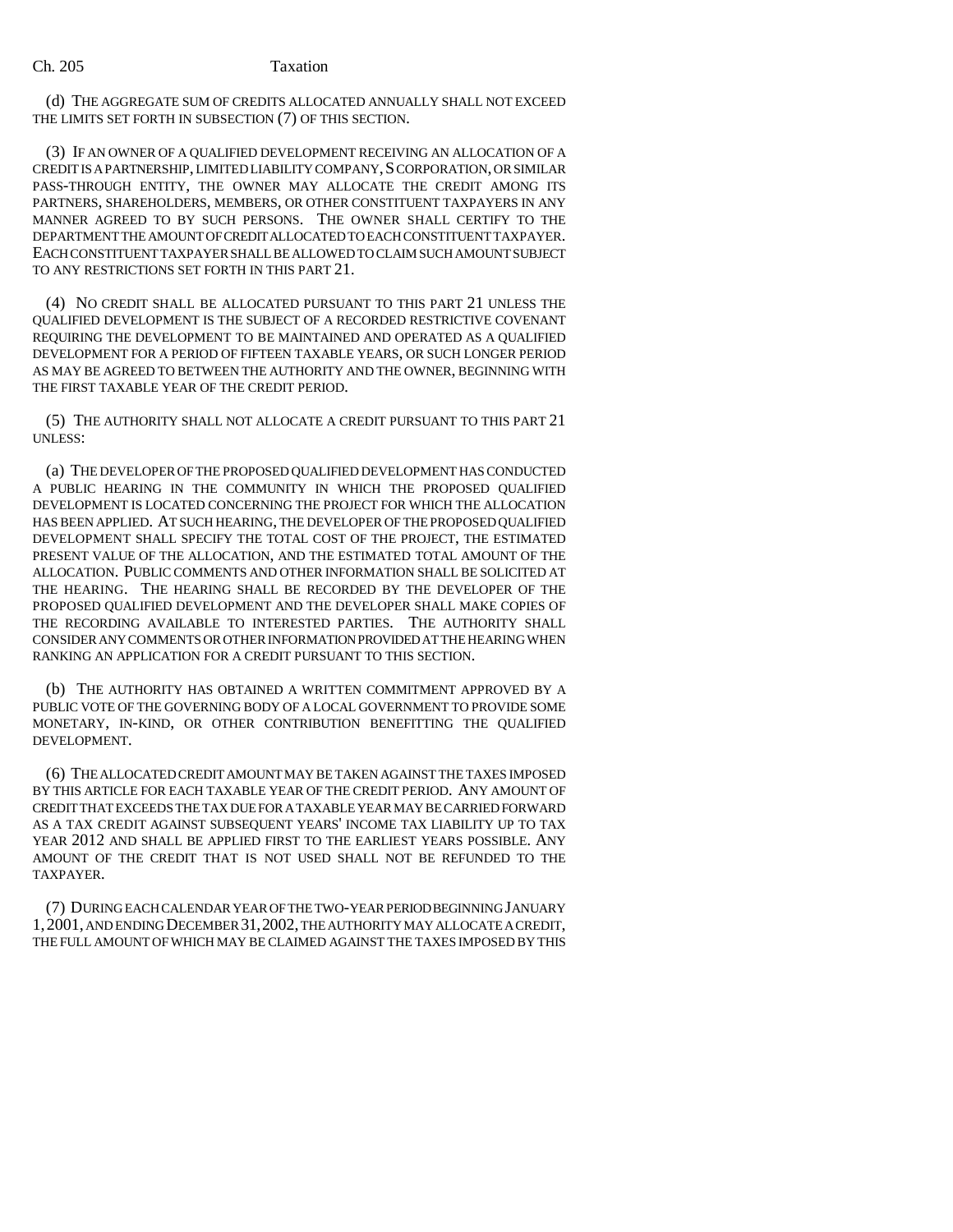#### Taxation Ch. 205

ARTICLE FOR EACH TAXABLE YEAR OF THE FOUR-YEAR CREDIT PERIOD. THE AGGREGATE AMOUNT OF ALL CREDITS ALLOCATED BY THE AUTHORITY IN EACH CALENDAR YEAR OF THE TWO-YEAR PERIOD BEGINNING JANUARY 1, 2001, AND ENDING DECEMBER 31, 2002, SHALL NOT EXCEED THE AMOUNT OF:

(a) FIVE MILLION DOLLARS FOR CREDITS ALLOCATED PURSUANT TO SUBSECTION (1) OF THIS SECTION AND SECTION 39-22-2105 COMBINED;

(b) UNALLOCATED CREDITS, IF ANY, FOR THE PRECEDING CALENDAR YEARS; AND

(c) ANY CREDIT RECAPTURED OR OTHERWISE RETURNED TO THE AUTHORITY IN THE CALENDAR YEAR.

(8) UNLESS OTHERWISE PROVIDED IN THIS PART 21 OR THE CONTEXT CLEARLY REQUIRES OTHERWISE, THE AUTHORITY SHALL DETERMINE ELIGIBILITY FOR A CREDIT AND ALLOCATE CREDITS IN ACCORDANCE WITH THE STANDARDS AND REQUIREMENTS SET FORTH IN SECTION 42 OF THE INTERNAL REVENUE CODE; HOWEVER, ANY COMBINATION OF FEDERAL AND STATE CREDITS ALLOWED SHALL BE THE LEAST AMOUNT NECESSARY TO ENSURE THE FINANCIAL FEASIBILITY OF A QUALIFIED DEVELOPMENT.

**39-22-2103. Recapture.** (1) AS OF THE LAST DAY OF ANY TAXABLE YEAR DURING THE COMPLIANCE PERIOD, IF THE AMOUNT OF THE QUALIFIED BASIS OF A QUALIFIED DEVELOPMENT WITH RESPECT TO A TAXPAYER IS LESS THAN THE AMOUNT OF THE QUALIFIED BASIS AS OF THE LAST DAY OF THE PRIOR TAXABLE YEAR, THEN THE AMOUNT OF THE TAXPAYER'S STATE INCOME TAX LIABILITY FOR THAT TAXABLE YEAR SHALL BE INCREASED BY THE CREDIT RECAPTURE AMOUNT.

(2) FOR PURPOSES OF SUBSECTION (1) OF THIS SECTION, THE CREDIT RECAPTURE AMOUNT IS AN AMOUNT EQUAL TO THE AGGREGATE DECREASE IN THE CREDIT ALLOWED TO THE TAXPAYER PURSUANT TO THIS PART 21 FOR ALL PRIOR TAXABLE YEARS THAT WOULD HAVE RESULTED IF THE ACCELERATED PORTION OF THE CREDIT ALLOWABLE BY REASON OF THIS PART 21 WERE NOT ALLOWED FOR ALL PRIOR TAXABLE YEARS WITH RESPECT TO THE REDUCED AMOUNT OF QUALIFIED BASIS DESCRIBED IN SUBSECTION (1) OF THIS SECTION.

(3) FOR PURPOSES OF SUBSECTION (2) OF THIS SECTION, THE ACCELERATED PORTION OF THE CREDIT FOR THE PRIOR TAXABLE YEARS WITH RESPECT TO ANY AMOUNT OF QUALIFIED BASIS IS THE DIFFERENCE BETWEEN:

(a) THE AGGREGATE CREDIT ALLOWED PURSUANT TO THIS PART 21, NOTWITHSTANDING THIS SUBSECTION (3), FOR THE YEARS WITH RESPECT TO SUCH QUALIFIED BASIS; AND

(b) THE AGGREGATE CREDIT THAT WOULD BE ALLOWABLE PURSUANT TO THIS PART 21 FOR SUCH YEARS WITH RESPECT TO THE QUALIFIED BASIS IF THE AGGREGATE CREDIT THAT WOULD HAVE BEEN ALLOWABLE, BUT FOR THIS SUBSECTION (3), FOR THE ENTIRE COMPLIANCE PERIOD WERE ALLOWABLE RATABLY OVER FIFTEEN YEARS.

(4) IN THE EVENT THAT RECAPTURE OF ANY CREDIT IS REQUIRED IN ANY TAX YEAR, THE RETURN SUBMITTED FOR THAT TAX YEAR TO THE DEPARTMENT SHALL INCLUDE